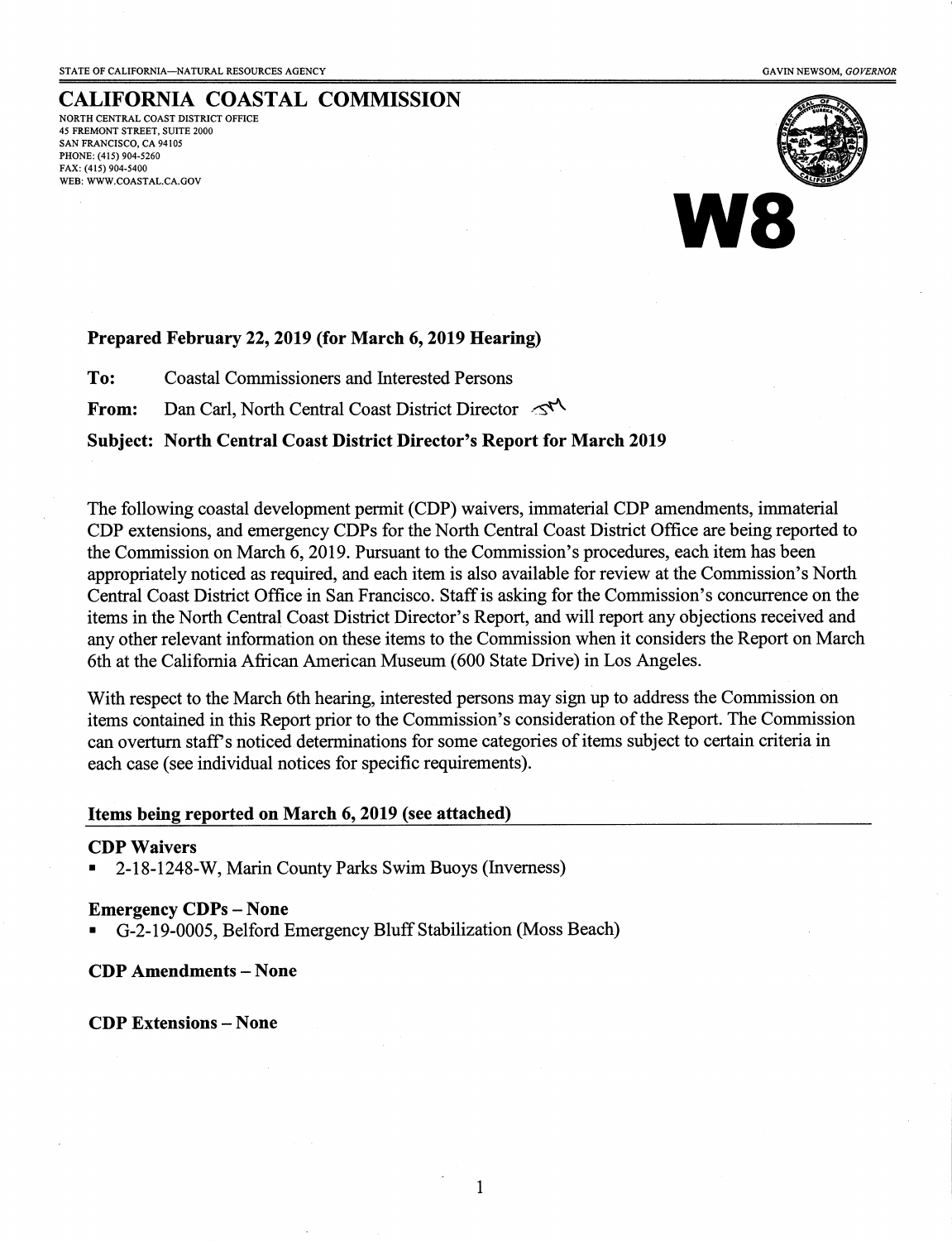#### GAVIN NEWSOM, *GOYERNOR*

## CALIFORNIA COASTAL COMMISSION NORTH CENTRAL COAST DISTRICT OFFICE

*45* FREMONT STREET, SUITE 2000 SAN FRANCISCO, CA *94105*  PHONE: (415) *904-5260*  FAX: (415) *904-5400*  WEB: WWW.COASTAL.CA.GOV



# NOTICE OF PROPOSED PERMIT WAIVER

| Date: | February 20, 2019 |  |  |
|-------|-------------------|--|--|
|-------|-------------------|--|--|

To: All Interested Parties

From: Jeannine Manna, North Central Coast District Manager  $\mathcal{N}$ Sara Pfeifer, Coastal Planner

Subject: Coastal Development Permit (CDP) Waiver 2-18-1248-W Applicant: Marin County Parks

## Proposed Development

Minor repairs and additions to Chicken Ranch Beach's swim facilities consisting of installation of 4 swim safety buoys and re-anchoring of 2 existing buoys within Tomales Bay, adjacent to and approximately 300 to 400 feet offshore of Chicken Ranch Beach County Park, just north of Inverness, in Marin County.

## Executive Director's Waiver Determination

Pursuant to Title 14, Section 13238 of the California Code of Regulations, and based on project plans and infonnation submitted by the Applicant regarding the proposed development, the Executive Director of the California Coastal Commission hereby waives the requirement for a CDP for the following reasons:

Currently the site is developed with a public recreational beach with swim buoys offshore to promote safety. The proposed buoys will be tethered to 9-by-9-inch anchors using stainless steel chains and will stand 3 feet above water, alerting boaters of the protected swim zone. Best management practices and mitigation measures for the project follow those typically applied by the Commission in such locations, and include selection of in-water materials that are protective of water quality, and limiting the construction window to a single day. In sum, the project will provide safe recreational opportunities for the benefit of local residents and the visiting public, and will not adversely impact coastal resources, including water quality, consistent with the Coastal Act.

## Coastal Commission Review Procedure

This waiver is not valid until the waiver has been reported to the Coastal Commission. This waiver is proposed to be reported to the Commission on Wednesday, March 6, 2019, in Los Angeles. If four Commissioners object to this waiver at that time, then the application shall be processed as a regular CDP application.

If you have any questions about the proposal or wish to register an objection, please contact Sara Pfeifer in the North Central Coast District office.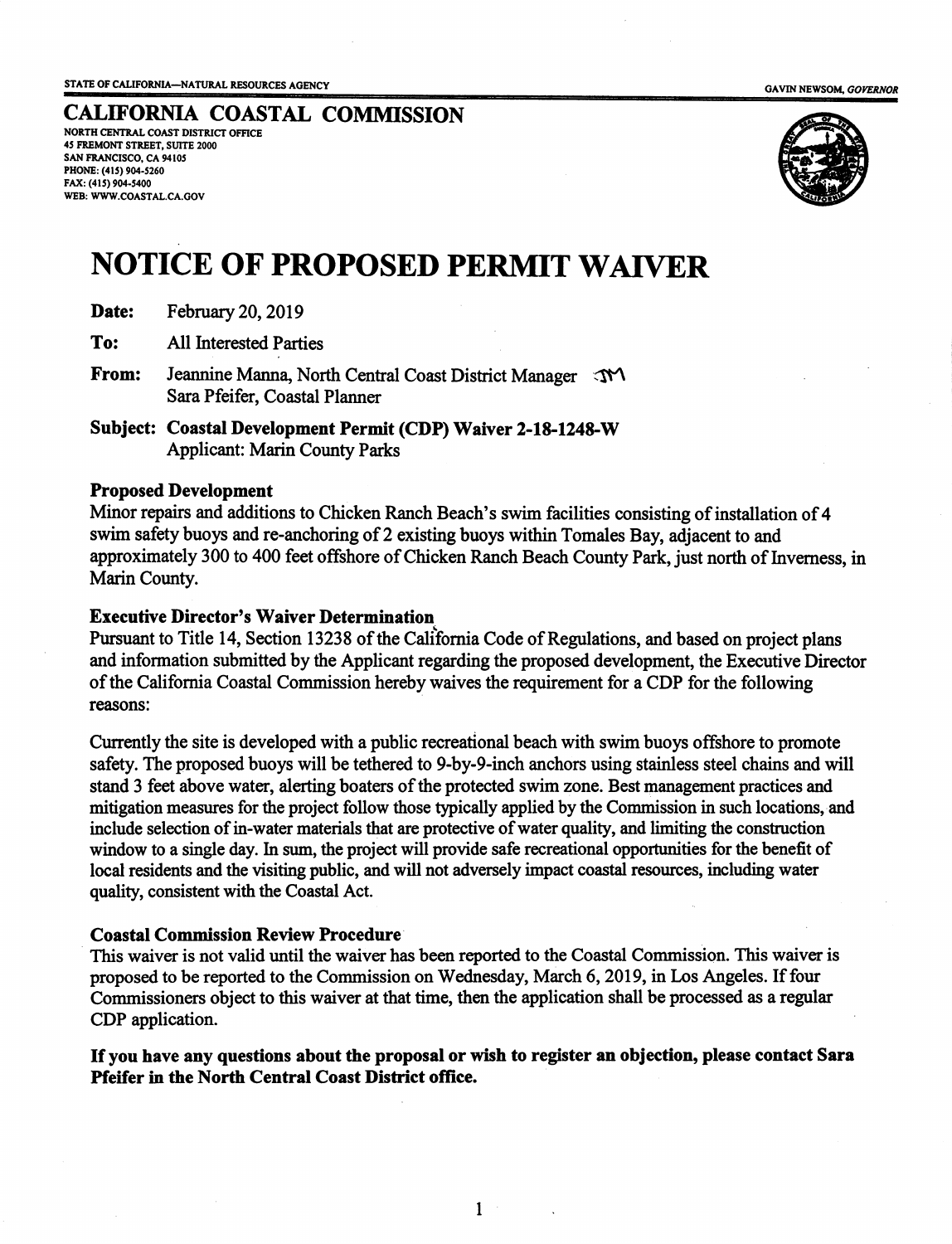**CALIFORNIA COASTAL COMMISSION** NORTH CENTRAL COAST DISTRICT OFFICE 45 FREMONT STREET, SUITE 2000 SAN FRANCISCO, CA 94105 PHONE: (415) 904-5260 FAX: (415) 904-5400 WEB: WWW.COASTAL.CA.GOV



## **EMERGENCY COASTAL DEVELOPMENT PERMIT**

| <b>Issue Date:</b>   | January 31, 2019 |
|----------------------|------------------|
| Emergency Permit No. | $G-2-19-0005$    |

**APPLICANT:** Julia Belford

**EMERGENCY LOCATION:** 175 Reef Point Road in Moss Beach, San Mateo County (APN 037-123- 780)

**EMERGENCY WORK:** Emergency bluff stabilization involving the filling of two large voids (approximately 1,620-square-feet and 840-square-feet) with sand-cement slurry beneath an existing riprap/cement shoreline protective device.

This letter constitutes approval of the emergency work you or your representative has requested to be done at the location listed above. I understand from your information that an unexpected occurrence in the form of an undermined rip-rap shoreline protective device has occurred which is in danger of failure of collapse potentially resulting in injury or death to the public traversing the beach/bluff area and/or resulting in damage to the blufftop residence at 175 Reef Point Road in Moss Beach (APN 037-123-780) that requires immediate action to prevent or mitigate loss or damage to life, health, property or essential public services pursuant to 14 Cal. Admin. Code Section 13009. The Executive Director of the California Coastal Commission hereby finds that:

- (a) An emergency exists that requires action more quickly than permitted by the procedures for administrative or ordinary coastal development permits (CDPs), and that the development can and will be completed within 30 days unless otherwise specified by the terms of this Emergency Permit; and
- (b) Public comment on the proposed emergency development has been reviewed if time allows.

The emergency work is hereby approved, subject to the conditions listed on the attached pages.

1/31 | 19

Jeannine Manna, North Central Coast District Manager for John Ainsworth, Executive Director

Enclosures: ECDP Acceptance Form; Regular CDP Application Form Copies to: San Mateo County Planning Department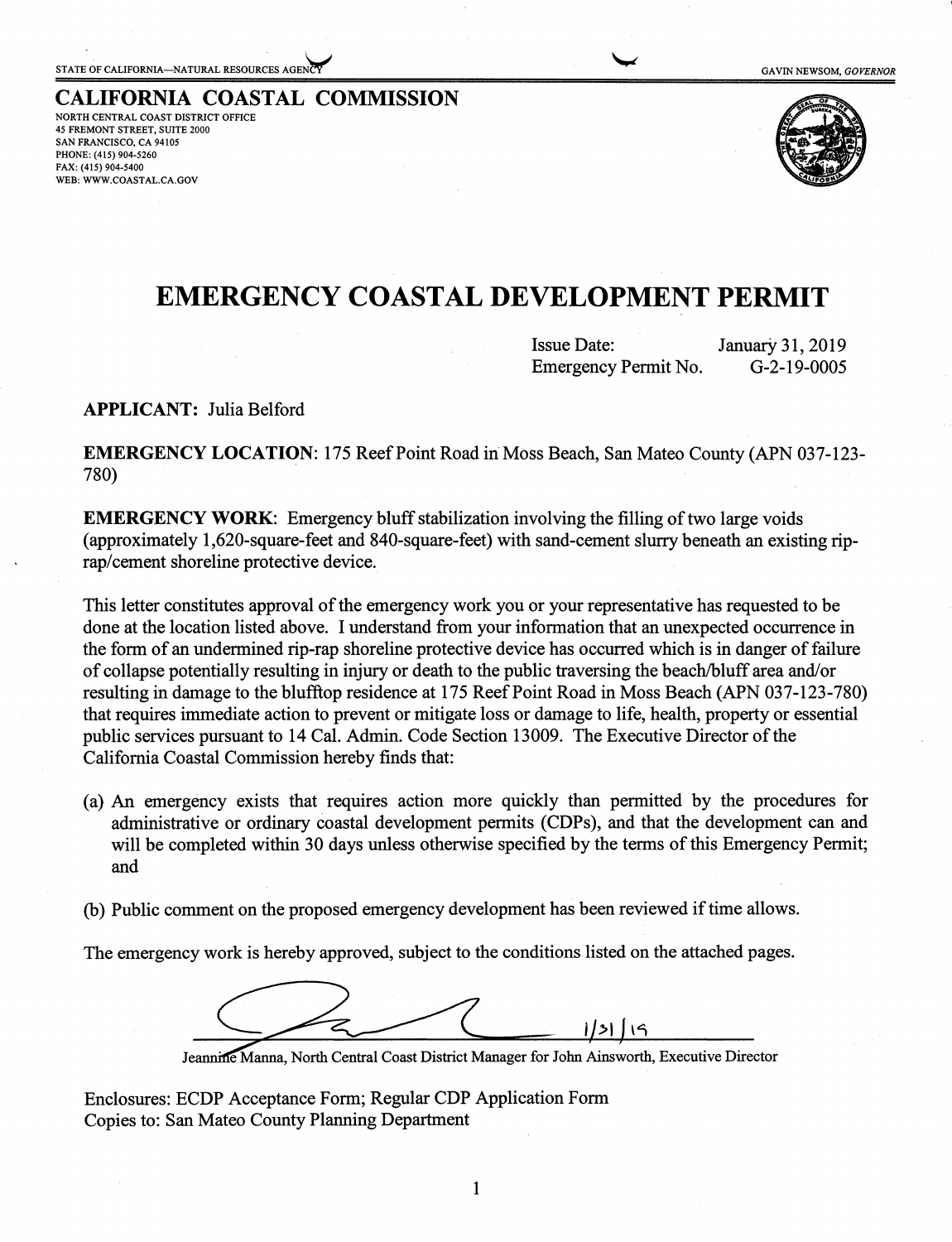## **CONDITIONS OF APPROVAL:**

- 1. The enclosed ECDP acceptance form must be signed by the ECDP Permittee (i.e. Julia Belford) and returned to the Coastal Commission's North Central Cost District Office within 15 days of the issue date of this permit (by February 15, 2019). This ECDP is not valid unless and until the ECDP acceptance form has been received in the North Central Coast District Office.
- 2. Copies of this ECDP shall be maintained in a conspicuous location at the construction job site at all times, and such copies shall be available for public review on request. All person involved with the construction shall be briefed on the content and meaning of this ECDP, and the public review requirements applicable to it, prior to commencement of construction.
- 3. A construction coordinator shall be designated to be contacted during construction should questions arise regarding the construction (in case of both regular inquiries and emergencies), and their contact information (i.e., address, email, phone numbers, etc.) including, at a minimum, a telephone number and email address that will be made available 24 hours a day for the duration of construction, shall be conspicuously posted at the job site where such contact information is readily visible from public viewing areas, along with indication that the construction coordinator should be contacted in the case of questions regarding the construction (in case of both regular inquiries and emergencies). The construction coordinator shall record the contact information (e.g., name, address, email, phone number, etc.) and nature of all complaints received regarding the construction, and shall investigate complaints and take remedial action, if necessary, within 24 hours of receipt of the complaint or inquiry. Within 30 days of completion of construction authorized by this ECDP, the Permittee shall submit the record (of complaints/inquiries and actions taken in response) to the Executive Director.
- 4. Only that work specifically described in this ECDP and as more specifically described in the Commission's file for the ECDP for the specific property listed above is authorized. The work permitted under this ECDP only allows for the minimum necessary to address the emergency situation at hand and therefore, minimizing the extent of sand-cement slurry used to fill voids beneath the undermined rip-rap revetment is required. Any additional work or maintenance to the existing work placed pursuant to this ECDP requires separate authorization from the Executive Director. All emergency development shall be limited in scale and scope to that specifically identified in this ECDP.
- 5. All work shall take place in a time and manner to minimize any potential damages to coastal resources, including intertidal species, and to minimize impacts to the beach and public access. Construction materials, equipment and/or debris shall not be stored where it will or could potentially be subject to wave erosion and dispersion. Construction shall be conducted pursuant

2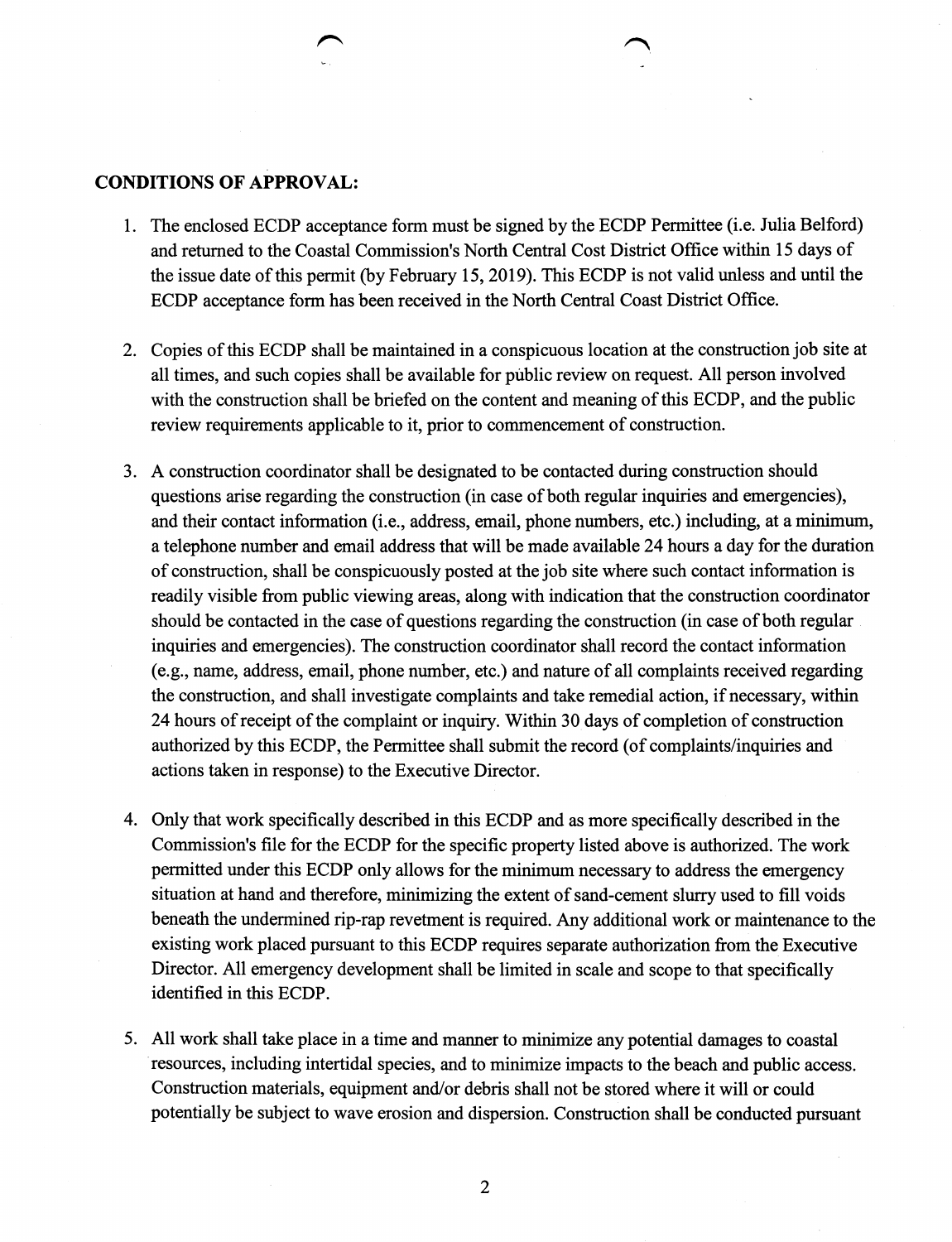to rigorous best management practices designed to avoid coastal resource impacts, including at a minimum:

- a. There shall be a monitor onsite during construction to observe the revetment while the slurry is being poured. In the event that slurry is observed at the surface of the revetment or going over or seaward of the batter board, work shall be stopped immediately to address the leak to ensure that there is no expansion of the revetment's footprint. The batter board shall be placed as close to the rock revetment as possible and no more than 6 inches from the base of the revetment.
- b. All construction areas shall be minimized in order to allow public recreational access along the beach and to protect coastal resources and public safety to the maximum extent feasible. Construction (including but not limited to construction activities, and materials and/ or equipment storage) is prohibited outside of the defined construction, staging, and storage areas.
- c. All work shall take place during daylight hours. Lighting of the beach or intertidal area is prohibited.
- d. Construction work and equipment operations shall not be conducted seaward of the mean high water line unless tidal waters have receded from the authorized work areas.
- e. Grading of intertidal areas is prohibited.
- f. Any construction materials and equipment delivered to the beach area shall be delivered by rubber-tired construction vehicles. When transiting on the beach, all such vehicles shall remain as high on the upper beach as possible and avoid contact with ocean waters and intertidal areas.
- g. Any construction materials and equipment placed on the beach during daylight construction hours shall be stored beyond the reach of tidal waters. All construction materials and equipment shall be removed in their entirety from the beach area by sunset each day that work occurs.
- h. All construction activities that might result in discharge of materials, polluted runoff, or wastes to the beach or the adjacent marine environment are prohibited. Equipment washing, refueling, and/ or servicing shall not take place on the bluffs or beach. Any erosion and sediment controls used shall be in place prior to the commencement of construction as well as at the end of each work day.
- 1. The construction site shall maintain good construction site housekeeping controls and procedures (e.g., clean up all leaks, drips, and other spills immediately; keep equipment covered and out of the rain, including covering exposed piles of soil and wastes; dispose of all wastes properly, place trash receptacles on site for that purpose, and cover open trash receptacles during wet weather; remove all construction debris from the beach; etc.).

3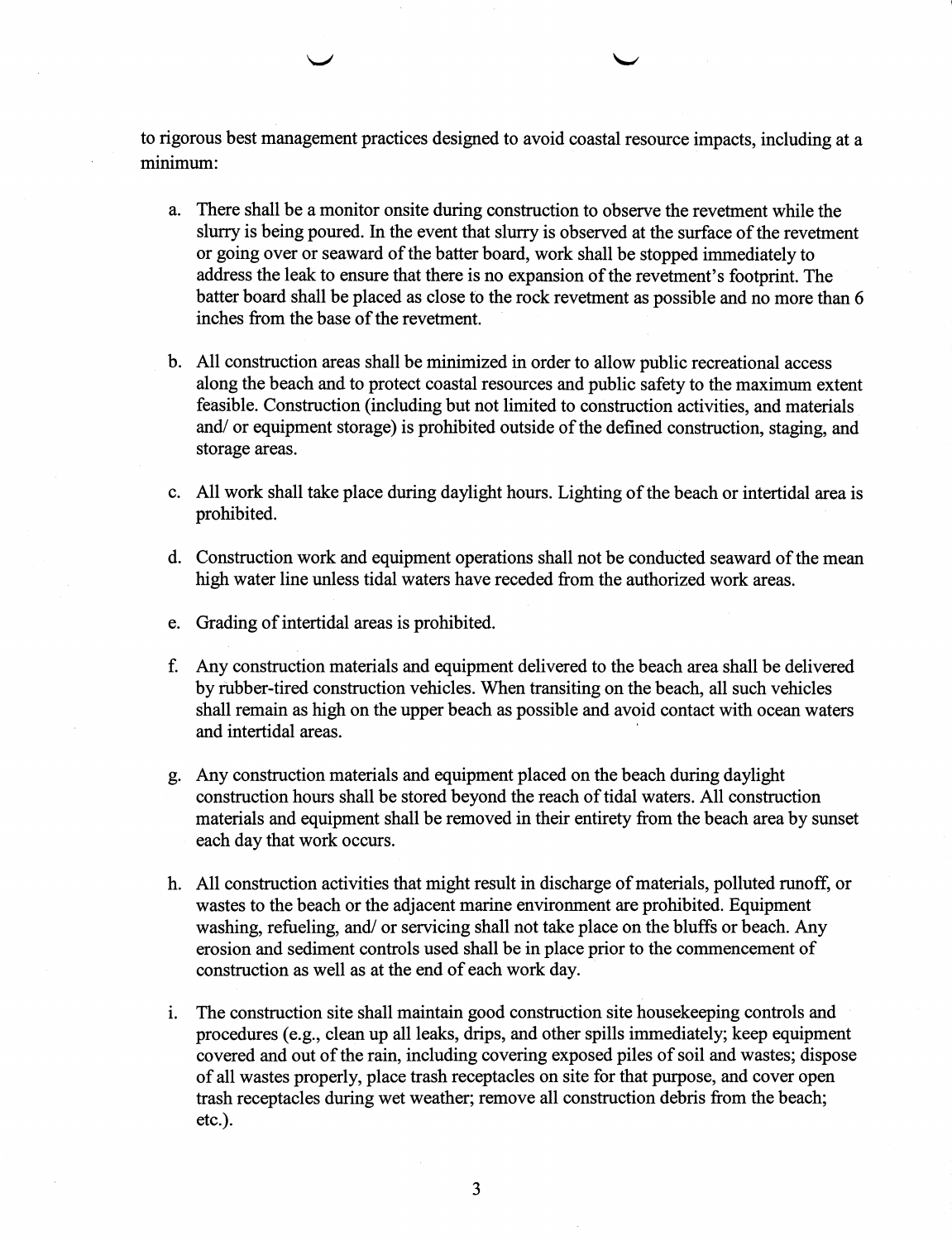- J. All accessways impacted by construction activities shall be restored to their preconstruction condition or better within three days of completion of construction. Any beach sand in the area that is impacted by construction shall be filtered as necessary to remove any construction debris.
- k. All contractors shall ensure that work crews are carefully briefed on the importance of observing the construction precautions given the sensitive work environment. Construction contracts shall contain appropriate penalty provisions sufficient to offset the cost of retrieval/cleanup of foreign materials not properly contained and/or remediation to ensure compliance with this ECDP otherwise.
- 1. The Permittee shall notify planning staff of the Coastal Commission's North Central Coast District Office immediately upon completion of construction and required restoration activities. If planning staff should identify additional reasonable restoration measures, such measures shall be implemented immediately.
- 6. The work authorized by this ECDP must be completed within 30 days of the issue date of this ECDP (i.e., by March 2, 2019), and this ECDP shall become null and void at that time unless that expiration date is extended by the Executive Director for good cause.
- 7. The Permittee recognizes that the emergency development authorized by this ECDP is considered temporary and shall be removed if it is not authorized by a regular CDP. A regular CDP will be subject to all of the provisions of the California Coastal Act, including considering a full set of alternatives to protect the existing primary residential structure while minimizing impacts to the beach and reducing the footprint of the shoreline protection, and may be denied or conditioned accordingly. These conditions may include provisions for public access (such as offers to dedicate, easements, in-lieu fees, etc.), redesign of the shoreline protective device, and/or a requirement that a deed restriction be placed on the property assuming liability for damages incurred from coastal hazards. In addition, any follow-up regular CDP would account for and analyze the impacts of long-term sea level rise.
- 8. In exercising this ECDP, the Permittee agrees to hold the California Coastal Commission harmless from any liabilities for damage to public or private properties or personal injury that may result from the project.
- 9. Within 30 days of completion of construction authorized by this ECDP, the Permittee shall submit site plans and cross sections clearly identifying all development completed under this emergency authorization (comparing any previously permitted condition to both the emergency condition and to the post-work condition), and a narrative description of all emergency development activities undertaken pursuant to this emergency authorization. Photos showing the project site before the emergency (if available), during emergency project construction activities, and after the work authorized by this ECDP is complete shall be provided with the site plans and cross sections.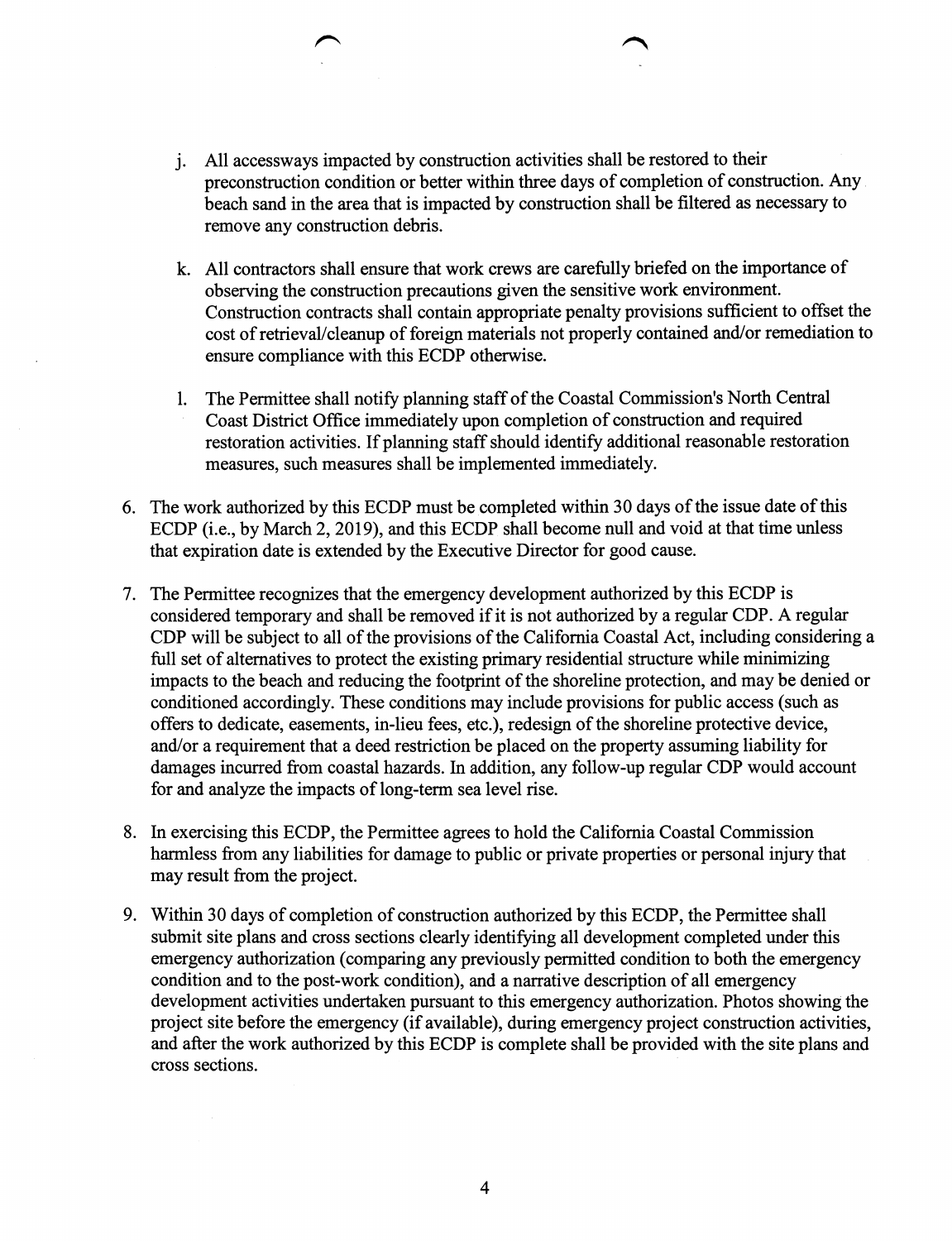- 10. This ECDP shall not constitute a waiver of any public rights which may exist on the property. The Permittee shall not use this ECDP as evidence of a waiver of any public rights which may exist on the property.
- 11. This ECDP does not obviate the need to obtain necessary authorizations and/or permits from other agencies, including but not limited to the California Department of Fish  $\&$  Wildlife, U.S. Fish & Wildlife, U.S. Army Corps of Engineers, and the California State Lands Commission.
- 12. This ECDP only authorizes the temporary emergency development identified herein, although the Executive Director may modify and/or extend the authorization to additional and closely related temporary emergency development for good cause provided that: such modification/ extension is also necessary to temporarily abate the identified emergency; such modification/extension is sited and designed in such a way as to protect coastal resources as much as possible, including through imposition of additional ECDP conditions if necessary; and such modification/extension is subject to all of the terms and conditions of this ECDP, including any additional ECDP conditions added by the Executive Director in modifying/extending the authorization.
- 13. Within 90 days of issuance of this ECDP, or as extended by the Executive Director through correspondence, for good cause, the Permittee shall either: (a) remove all of the materials placed or installed in connection with the emergency development authorized by this ECDP and restore all affected areas to their prior condition after consultation with California Coastal Commission staff, and consistent with the Coastal Act. In some instances, a CDP may be needed for removal; or (b) submit a complete follow-up CDP that satisfies the requirements of Section 13056 of Title 14 of the California Code of Regulations. If the Executive Director determines that the follow-up CDP application is incomplete and requests additional information, the Permittee shall submit this additional information by a certain date, as established by the Executive Director. If such a follow-up CDP application is withdrawn by the Permittee or is denied by the Commission, or if the follow-up CDP application remains incomplete for a period of 120 days after the Executive Director informs the applicant that the application is incomplete, the emergency-permitted development shall be removed and all affected areas restored to their prior condition, after consultation with Coastal Commission staff and consistent with the Coastal Act, within 30 days, subject to any regulatory approvals necessary for such removal. In some instances, a CDP may be needed for removal.
- 14. Failure to a) submit a complete follow-up CDP Application that complies with Condition 14 above; or b) remove the emergency development and restore all affected areas to their prior condition after consultation with Coastal Commission staff, and consistent with the Coastal Act (if required by this ECDP) by the date specified in this ECDP; or c) comply with all terms and conditions of the required follow-up CDP, including any deadlines identified therein; or d) remove the emergency-permitted development and restore all affected areas to their prior condition after consultation with Coastal Commission staff and consistent with the Coastal Act immediately upon denial of the required follow-up CDP will constitute a knowing and intentional violation of the Coastal Act and may result in formal enforcement action by the Commission or the Executive Director. This formal action could include a recordation of a Notice of Violation on the Permittee's property; the. issuance of a Cease and Desist Order and/or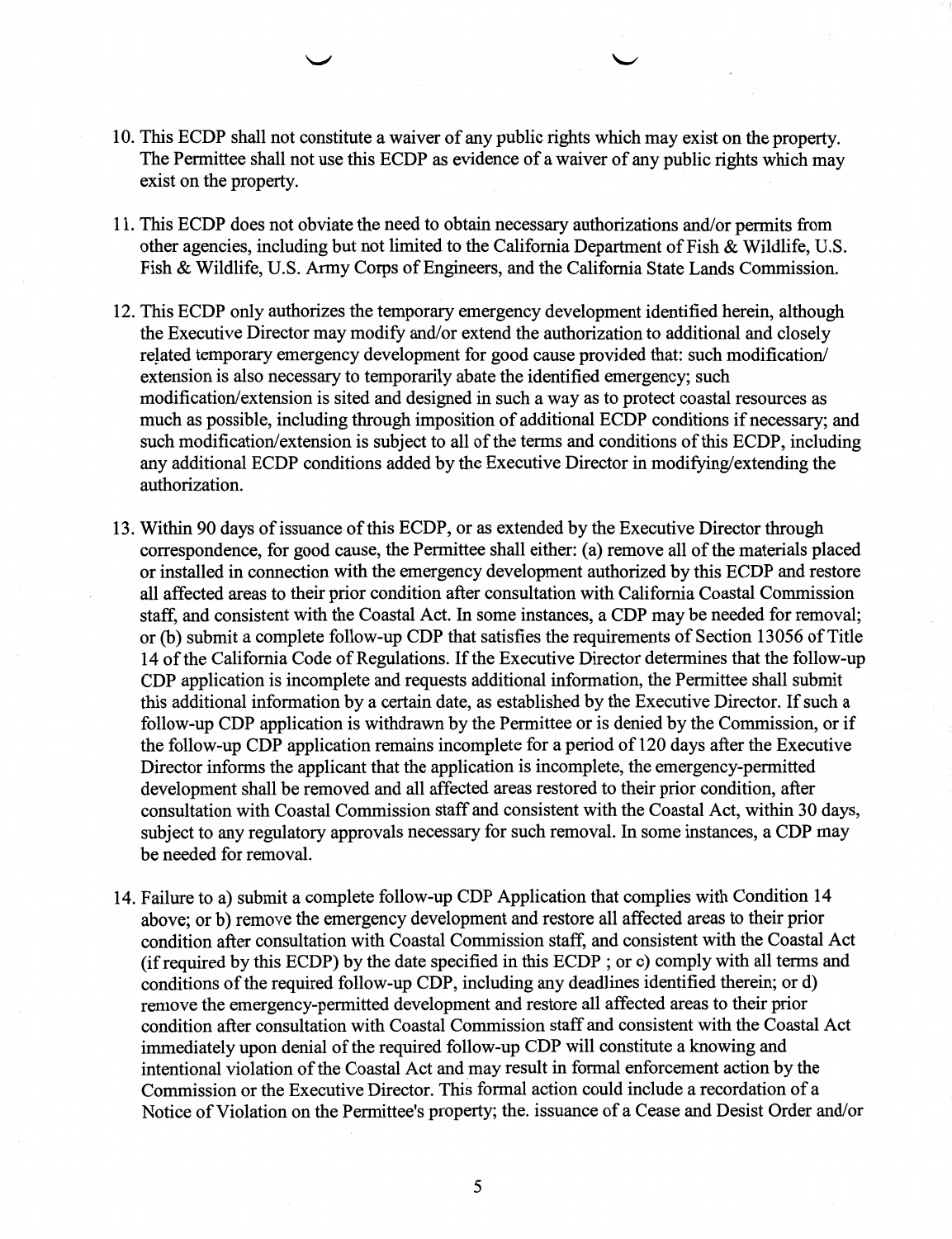a Restoration Order; the imposition of administrative penalties for violations involving public access; and/or a civil lawsuit, which may result in the imposition of monetary penalties, including daily penalties of up to \$15,000 per violation per day, and other applicable penalties and other relief pursuant to Chapter 9 of the Coastal Act. Further, failure to follow all the terms and conditions of this ECDP will constitute a knowing and intentional Coastal Act violation.

- 15. This ECDP shall not constitute a waiver of any public rights which may exist on the property. The Permittee shall not use this ECDP as evidence of a waiver of any public rights which may exist on the property.
- 16. Failure to comply with the conditions of this approval may result in enforcement action under the provisions of Chapter 9 of the Coastal Act.
- 17. The issuance of this ECDP does not constitute admission as to the legality of any development undertaken on the subject site without a CDP and shall be without prejudice to the California Coastal Commission's ability to pursue any remedy under Chapter 9 of the Coastal Act.

As noted in Conditions 7 and 8 above, the emergency development carried out under this ECDP is at the Permittee's risk and is considered to be temporary work done in an emergency situation to abate an emergency. For the development to be authorized under the Coastal Act and/or if the Permittee wishes to expand the scope of work, a regular CDP must be obtained. A regular CDP is subject to all of the provisions of the California Coastal Act and may be conditioned or denied accordingly.

If you have any questions about the provisions of this ECDP, please contact the Commission's North Central Coast District Office at 45 Fremont Street, Suite 2000, San Francisco, CA 94105, (415) 904- 5260.